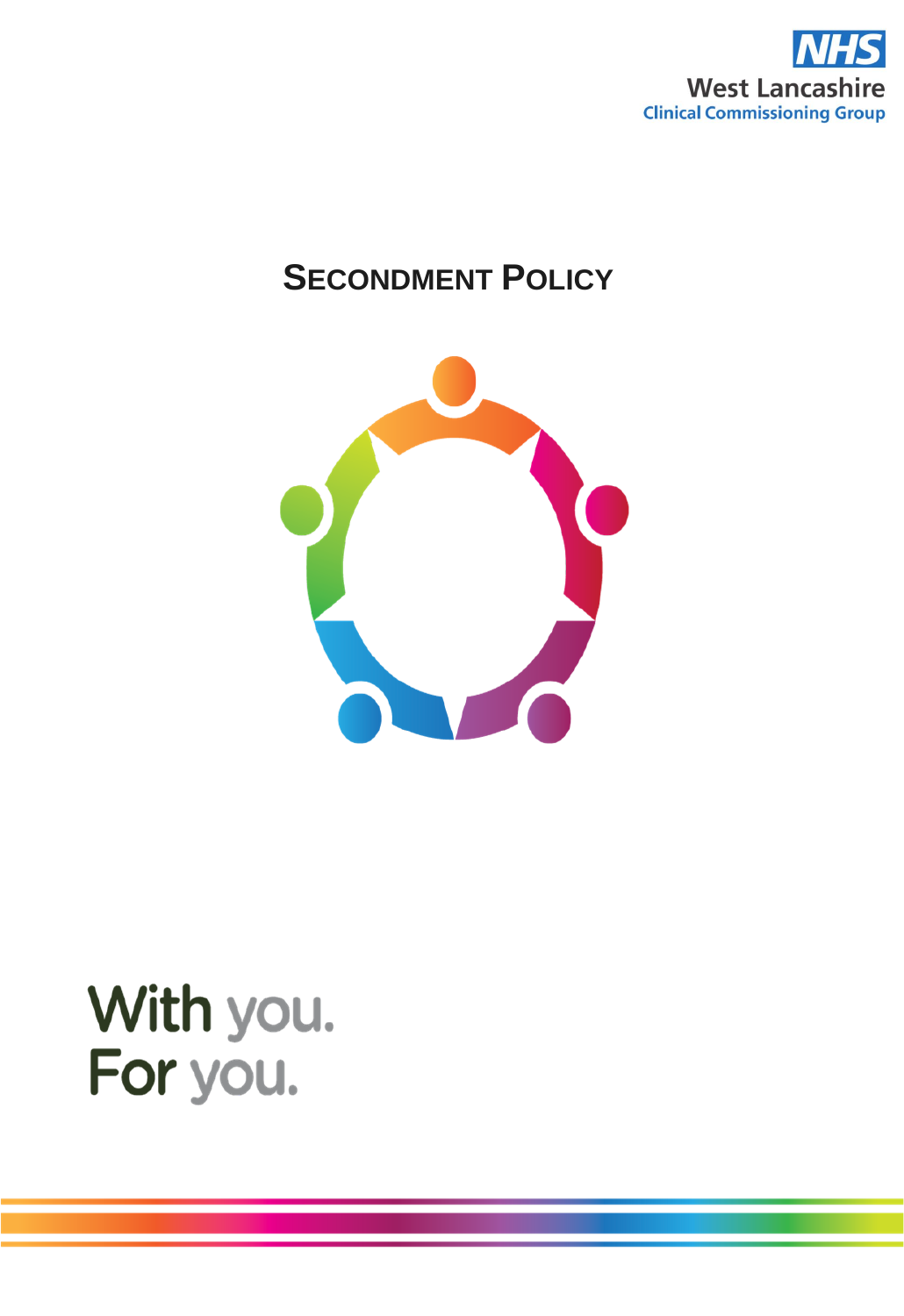| <b>Document Reference:</b>  | <b>HR27</b>                         |
|-----------------------------|-------------------------------------|
| Document Title:             | <b>Secondment Policy</b>            |
| Version:                    | 002                                 |
| Supersedes:                 | 001                                 |
| Author:                     | Midlands and Lancashire CSU HR Team |
| <b>Authors Designation:</b> | Midlands and Lancashire CSU HR Team |
| <b>Consultation Group:</b>  | <b>Clinical Executive Committee</b> |
| Date Ratified:              | 17 September 2019                   |
| <b>Review Date:</b>         | 4 July 2022                         |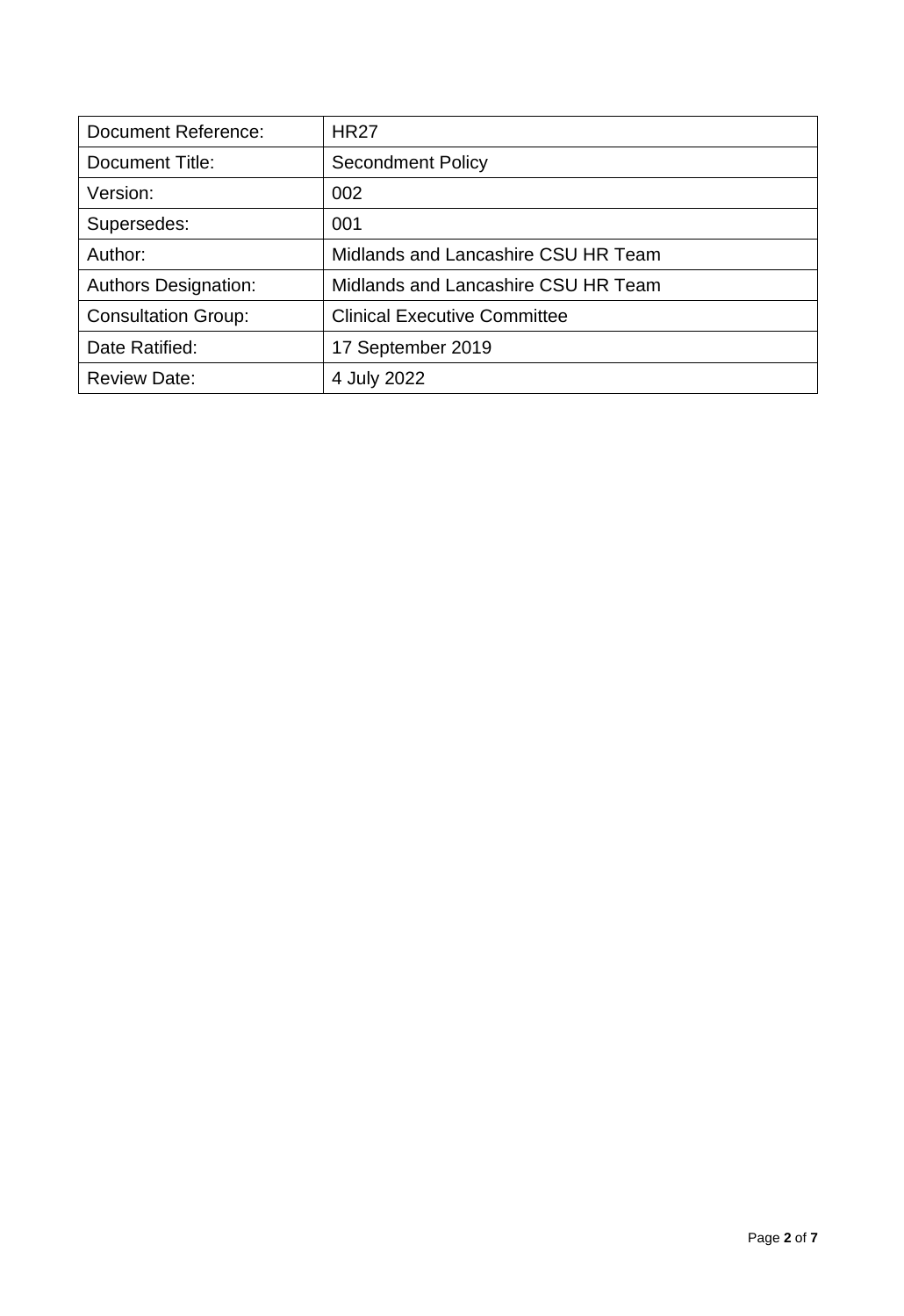# **Contents**

### **Part 1**

| 1.0        | <b>POLICY STATEMENT</b>      | 4 |
|------------|------------------------------|---|
| <b>2.0</b> | <b>PRINCIPLES</b>            | 4 |
| 3.0        | <b>EQUALITY STATEMENT</b>    | 4 |
| 4.0        | <b>MONITORING AND REVIEW</b> | 4 |
|            |                              |   |

**Part 2**

| 1.0               | <b>PROCEDURE</b>                  |  |
|-------------------|-----------------------------------|--|
| <b>APPENDIX 1</b> | <b>EQUALITY IMPACT ASSESSMENT</b> |  |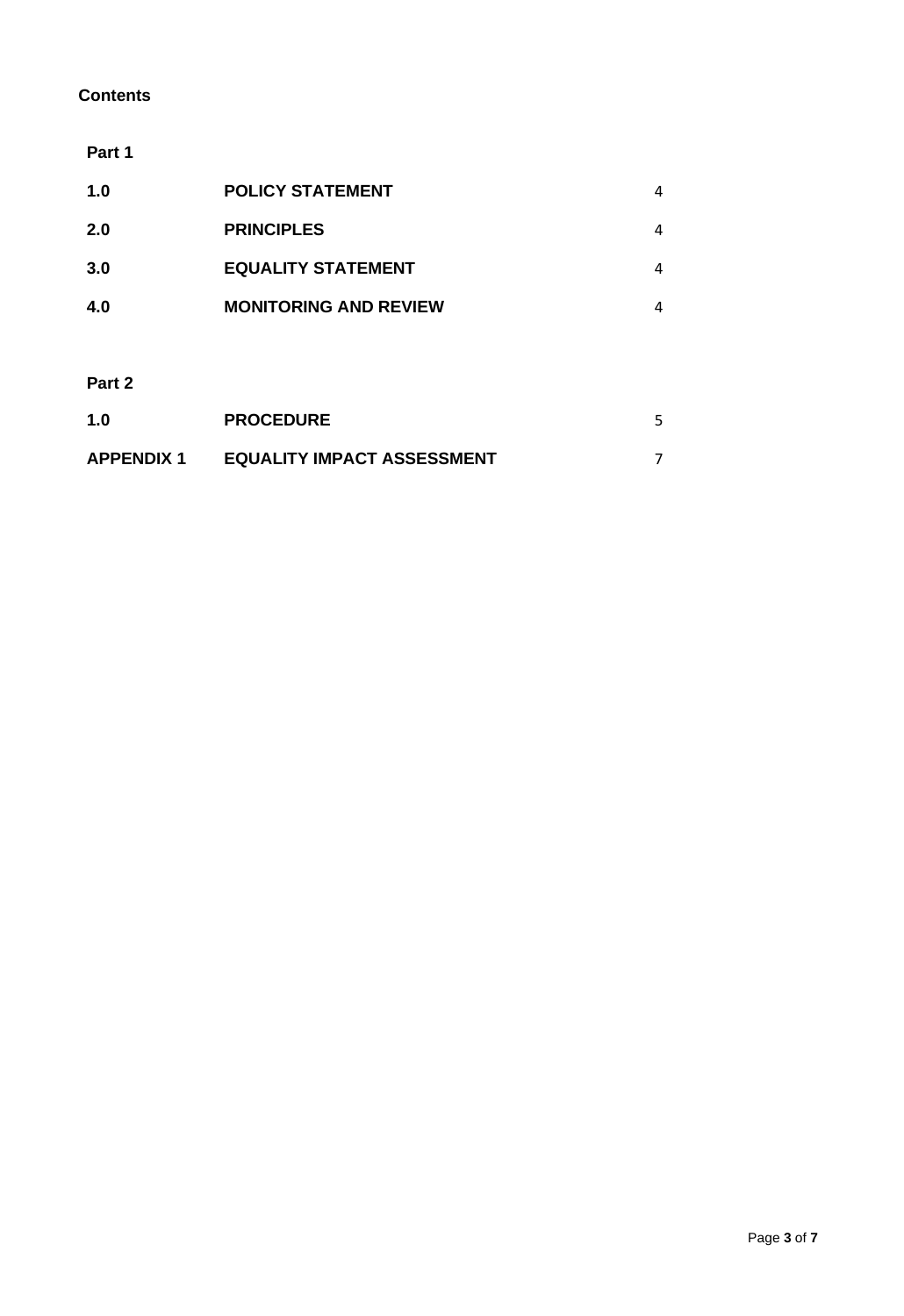## **Part 1**

# **1. POLICY STATEMENT**

- 1.1 This policy facilitates the secondment of the CCG staff both internally within the CCG and externally within the wider NHS and exceptionally with other non-NHS Bodies. It is also designed to encourage staff from external organisations to take up a secondment where available within the CCG, for the mutual benefit of both organisations.
- 1.2 A secondment may be arranged to assist with individual development needs as a result of an appraisal or KSF review or be specifically requested for project work where specific skills or specialist knowledge are required.
- 1.3 This Policy will apply to all employees within the CCG.

## **2. PRINCIPLES**

- 2.1 Secondment requests will be considered in line with business needs and may be refused on that basis.
- 2.2 Staff who enter into secondment agreements will be asked to sign a secondment agreement outlining the terms and parameters of the secondment.
- 2.3 Any individual who agrees to undertake a secondment will be expected to keep any information, which may be made available to them as a direct result of the secondment, (e.g. personnel, salary, business sensitive information) confidential.
- 2.4 Employees on secondment with an external organisation will retain all of their continuity of service rights with the CCG.
- 2.5 Staff who undertake a secondment will be entitled to return to their substantive post on completion of the secondment. Should the substantive post be subject to organisational change this will be dealt with in line with the normal CCG procedure.
- 2.6 The duration of a secondment will vary depending on the circumstances. However, the minimum is 3 months and a maximum 24 months with exceptions to be arranged with the relevant line manager and support from Human Resources.

# **3. EQUALITY**

3.1 In applying this policy, the CCG will have due regard for the need to eliminate unlawful discrimination**,** promote equality of opportunity**,** and provide for good relations between people of diverse groups, in particular on the grounds of the following characteristics protected by the Equality Act (2010); age, disability, gender, gender reassignment, marriage and civil partnership, pregnancy and maternity, race, religion or belief, and sexual orientation, in addition to offending background, trade union membership, or any other personal characteristic.

# **4. MONITORING & REVIEW**

4 .1 The policy and procedure will be reviewed periodically. Where review is necessary due to legislative change, this will happen immediately.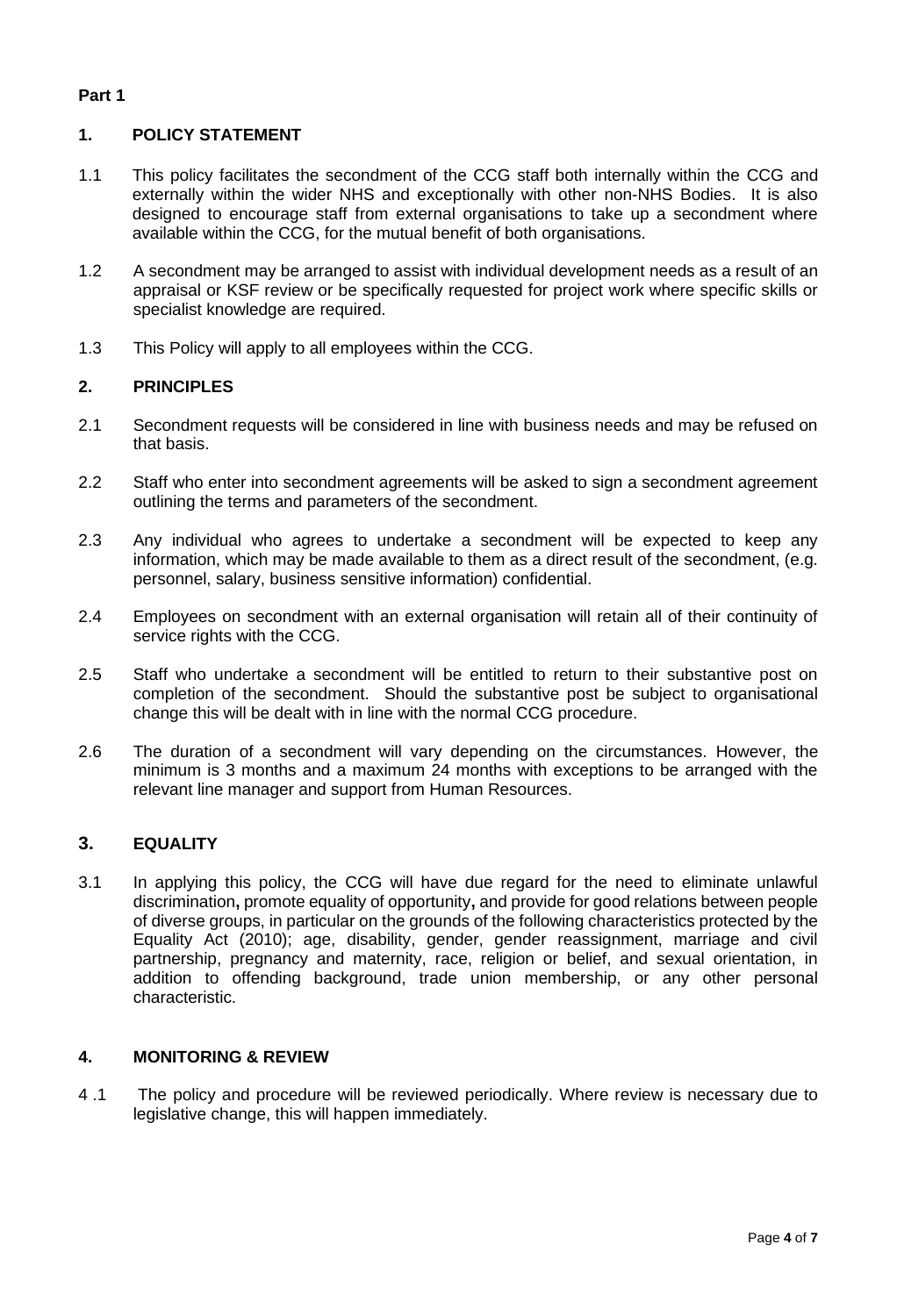# **PART 2**

# **1. PROCEDURE**

#### **Requesting and organisation of Internal Secondments within the CCG**

- 1.1 Where a Service within the CCG identifies that a secondment opportunity exists, consideration should be given to the length of the secondment, any training required, and the skills set or specialist knowledge required of staff undertaking the secondment.
- 1.2 Depending on the nature of secondment, the vacancy will either be advertised or, a request will be made directly to the relevant Service/organisation if the secondment requires specialist skills or knowledge.
- 1.3 There is no explicit obligation on the manager to release an individual but proper consideration should be given to such a request. Any refusal to allow an individual to uptake a secondment opportunity should be carefully considered and the potential long-term benefits to the CCG should not be overlooked. An explanation should be given to the employee if a request is turned down.
- 1.4 Once agreed, Human Resources will liaise with the Service to facilitate an agreement and agree what parameters will be applied to it.
- 1.1.1 If the Secondee is from an external organisation, Human Resources will liaise with the organisation to facilitate an agreement and agree what parameters will be applied to it, detailing very clearly what funding arrangements have been agreed.

#### **Organisation for secondments of CCG Staff to external organisations**

- 1.6 Where an individual manager is approached by an external organisation regarding a secondment opportunity for an employee, contact should be made with Human Resources. The opportunity may be advertised depending on the nature of the request. If the secondment is feasible, Human Resources will facilitate the agreement between all parties involved.
- 1.8 Where an employee wishes to pursue a secondment opportunity with an external organisation they should approach their manager indicating that they have applied or wish to apply for an external secondment.
- 1.9 Agreement must be reached on how the Secondee/placement individual's salary will be paid, and which body will be responsible for meeting any additional expenses such as travel and subsistence allowances.
- 1.10 During the period of the secondment the individual's Terms and Conditions will remain the same and continue to be subject to CCG policies and procedures. Exceptions to this will be agreed in advance between the host organisation and the Secondee/organisation.
- 1.11 Secondees are responsible for reporting any reasons for absence directly to both the external organisation and the host organisation in accordance with their own absence management policies.
- 1.12 Whilst on any secondment employees will continue to accrue annual leave entitlements and be permitted to take annual leave to their entitlement limit with the agreement of the host organisation. Where an employee takes a period of Maternity Leave during the course of the secondment accrual of her annual leave entitlements will continue to apply.

#### **Funding Arrangements**

1.13 Prior to the secondment taking place the appropriate manager(s) must liaise with Human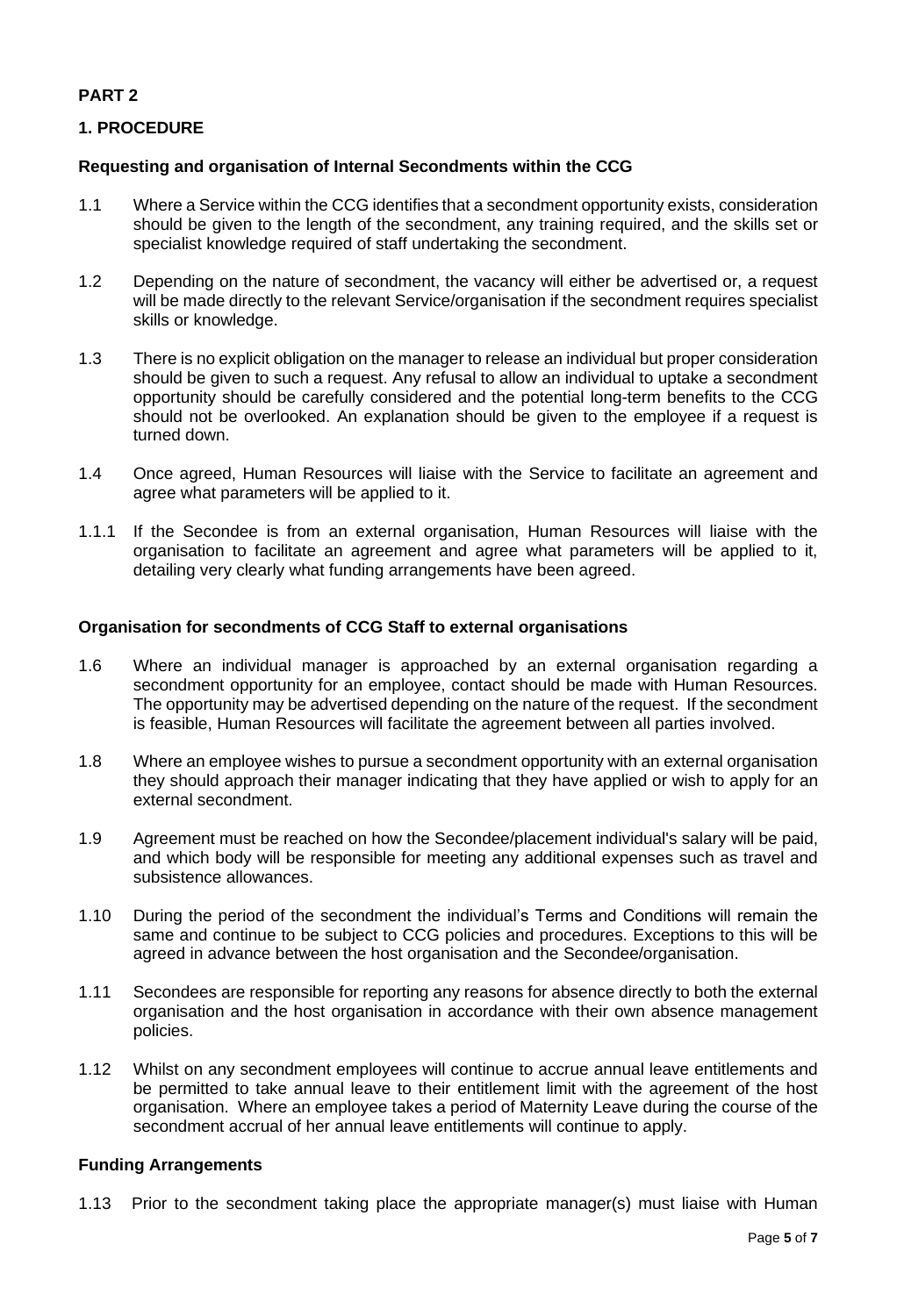Resources and Finance to agree who will be funding the secondment and how the payment arrangements are to be facilitated. Depending on the individual agreements it may be appropriate to submit an Assignment Change form or arrange for a debtor's invoice to be raised.

1.14 Where the grade of the secondment post is higher than the grade of the employee's substantive post, the full salary cost will be paid by the CCG and recovered from the host organisation. On return to the CCG the employee will revert to their substantive grade and salary.

#### **Working Arrangements**

1.15 For the duration of the secondment or work placement the individual will be required to comply with the working/cover arrangements of the Service or host employer. Any agreement to exceed/reduce their contractual working hours will be subject to agreement at the initiation of the secondment and the conditions of Working Time Regulations.

#### **Communication**

- 1.16 When a secondment is confirmed it must be agreed by all parties, that three-way communication between the Secondee, host organisation and the employer is maintained
- 1.17 Any Secondee from CCG should be kept informed of and consulted about any organisational change that takes place during their period of secondment.

#### **Managers responsibilities**

1.18 For managers who are accountable for managing the Secondee it will be their responsibility to outline at the start what their objectives are for the duration of the secondment. Managers must also conduct performance reviews/appraisals in line with local CCG/organisation policies

#### **Termination or Extension of Secondment**

- 1.19 A request for an extension of an existing secondment should be considered in accordance with the needs of the service and be mutually agreed by all parties and confirmed in writing. If an extension is refused, an explanation should be give to the employee.
- 1.20 The secondment may be terminated by either party in writing with the appropriate or previously agreed notice period.

#### **Secondment resulting in Permanent Appointment**

- 1.21 Where a full recruitment process was carried out for the secondment, the individual may be offered the post should it become permanent.
- 1.22 If a full recruitment process was not followed then a recruitment and selection process will need to be carried out.

#### **2. APPEAL**

An employee may use the Grievance Procedure if they feel that they have been treated unfairly in relation to application of this policy.